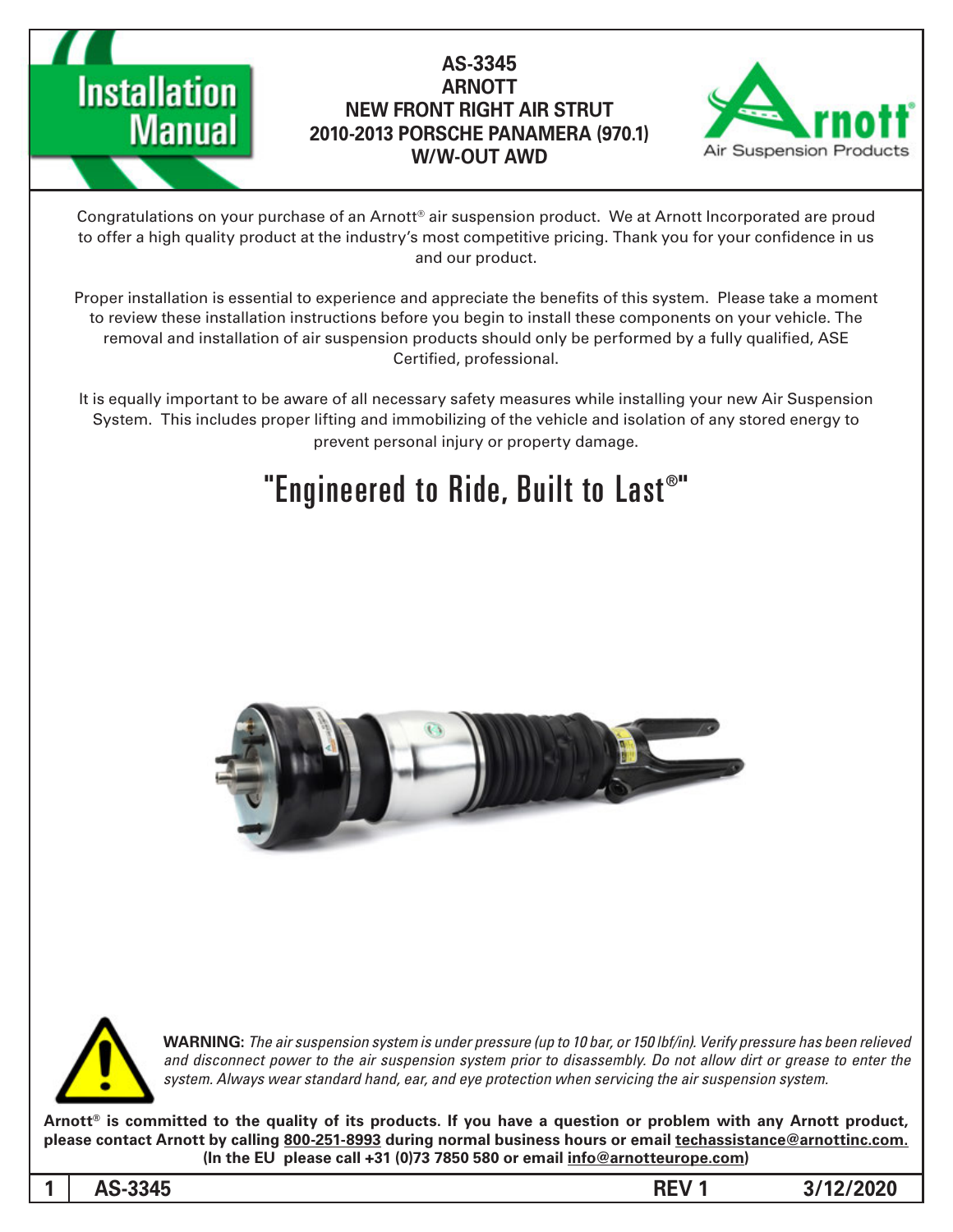# **Installation Manual**

#### **AS-3345 ARNOTT NEW FRONT RIGHT AIR STRUT (970.1) PANAMERA PORSCHE 2010-2013 W/W-OUT AWD**



#### **GENERAL INFORMATION:**

Reading this manual signifies your agreement to the terms of the general release, waiver of liability, and hold harmless agreement, the full text of which is available at www.arnottinc.com.

- Not to be stored below  $5^{\circ}$ F (-15 $^{\circ}$ C) and above 122 $^{\circ}$ F (50 $^{\circ}$ C).
- Avoid damage to air lines and cables.
- . Removal and installation is only to be performed by fully qualified personnel.
- Use car manufacturer's diagnostic software.

 *in specified than other manner a in out carried is work if incurred be can system suspension air and vehicle the to Damage* **:CAUTION** *the instructions or in a different sequence.* 



 *to how on manual s'owner your consult components electric with working while circuits short of possibility the avoid To* disconnect your battery.

*Consult your vehicle owner's manual, service manual, or car dealer for the correct jacking points on your vehicle and for* additional care, safety and maintenance instructions. Under no circumstances should any work be completed underneath *the vehicle if it is not adequately supported, as serious injuries and death can occur.* 

THIS VEHICLE CONTAINS A "CLOSED AIR SUPPLY SYSTEM". REPLACEMENT OF COMPONENTS REQUIRES PROPER ADHERENCE TO PROCEDURES SET FORTH WITHIN OE SERVICING LITERATURE. FAILURE TO COMPLY WITH THE OE PRESCRIBED PROCEDURES CAN RESULT IN COMPONENT DAMAGE AND/OR FAILURE. **:NOTE**

THE PRODUCT SHOWN IN THE INSTALLATION STEPS BELOW MAY LOOK DIFFERENT THAN THE PART YOU ARE INSTALLING. THE INSTALLATION STEPS ARE THE SAME AND ALL NOTICES AND WARNINGS SHOULD BE ADHERED TO IN THE SAME MANNER **:DISCLAIMER**

#### **AIR STRUT REMOVAL**

- 1. SET STEERING TO STRAIGHT AHEAD.
- 2. RAISE VEHICLE.
- 3. REMOVE FRONT RIGHT WHEEL. (FIGURE 1)



**FIGURE 1**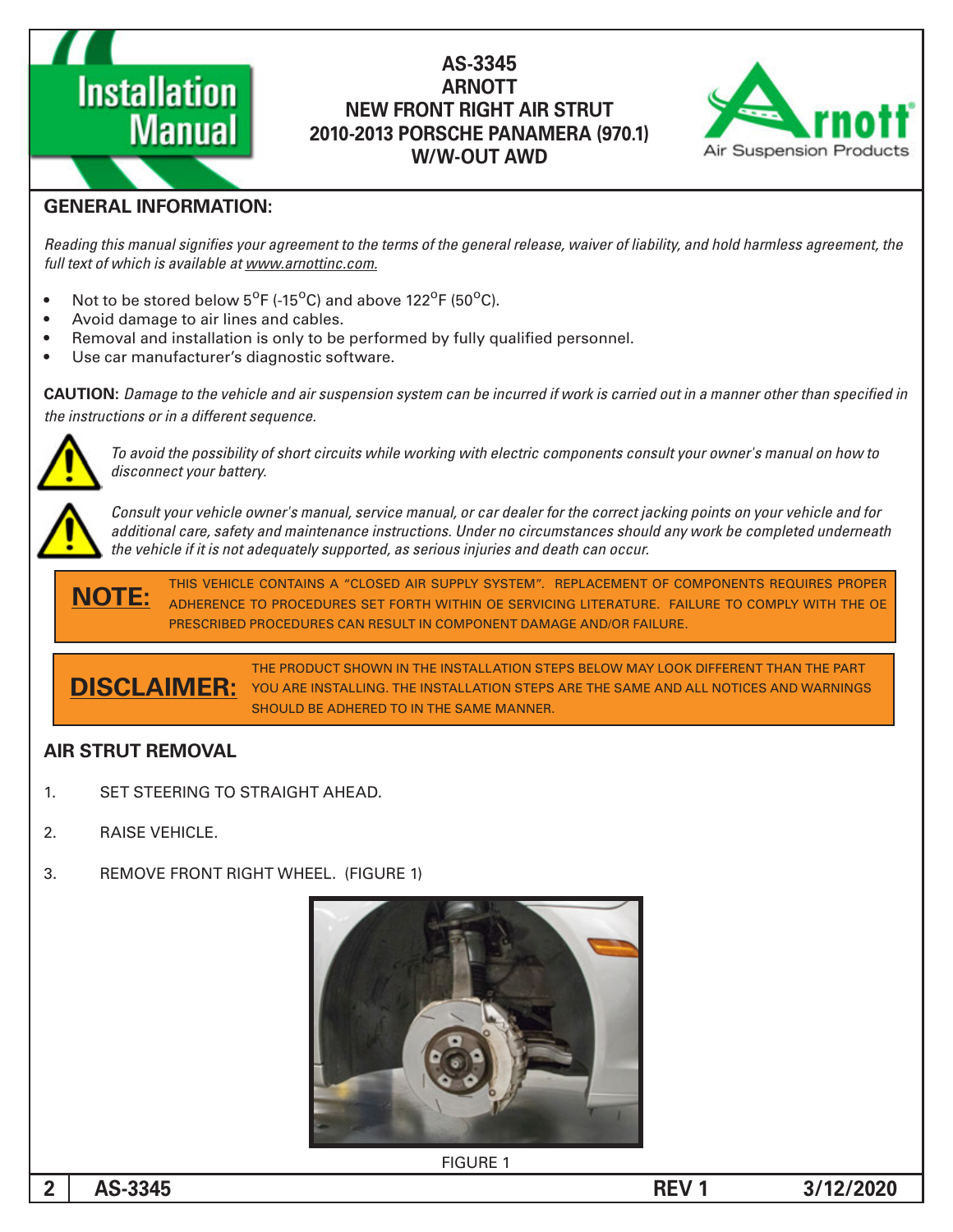



4. REMOVE THE UPPER PLASTIC COVER THAT SITS ABOVE THE AIR STRUT. (FIGURE 2)



2 FIGURE

5. DISCONNECT THE STRUT CONNECTOR RETAINING CLIP AND ELECTRICAL CONNECTION. (FIGURES 3, 4)









6. DISCONNECT THE AIR LINE AND REMOVE THE AIR FITTING USING THE FIGURE ON THE NEXT PAGE AS AN EXAMPLE. (FIGURES 5, 6)



**FIGURE 5**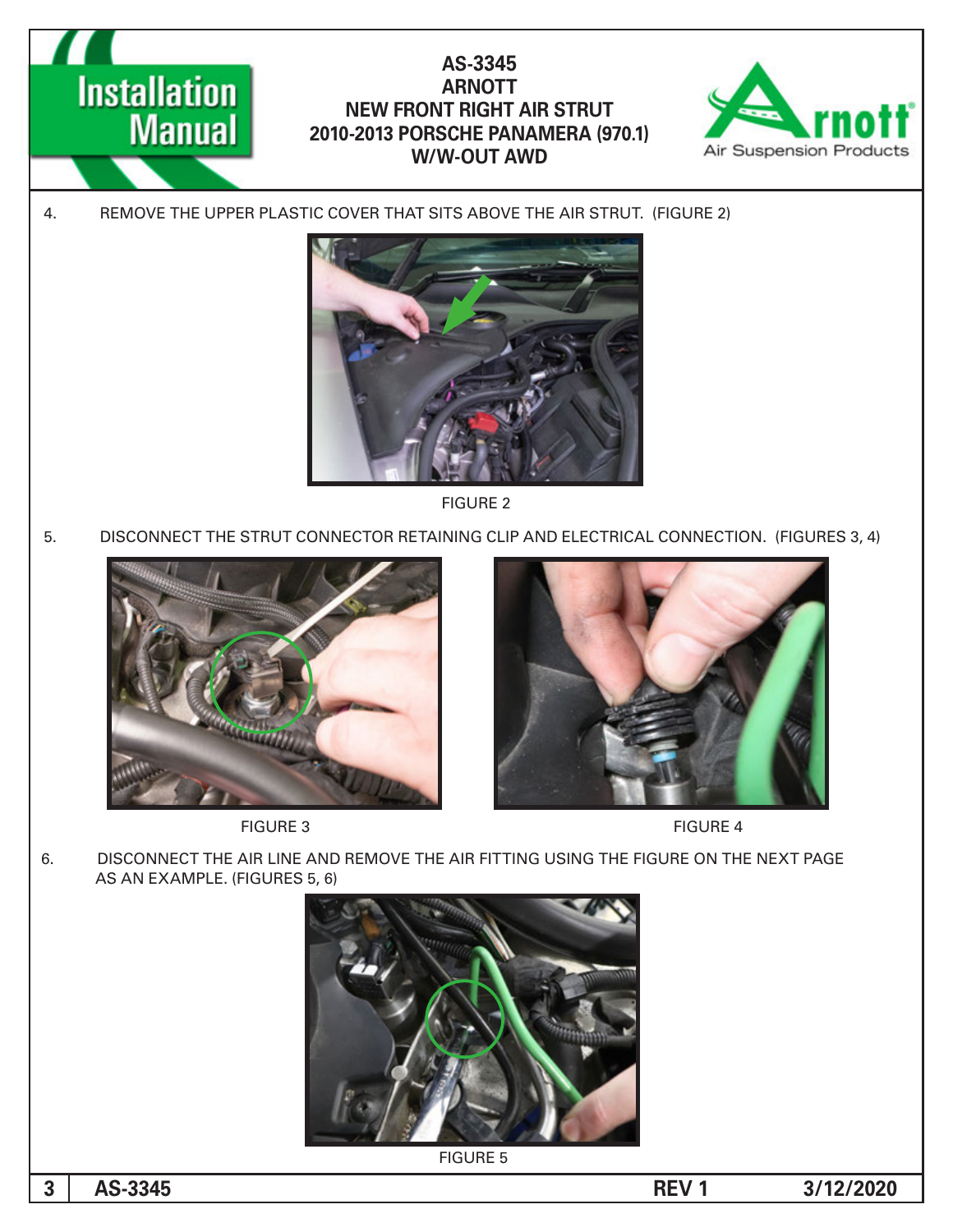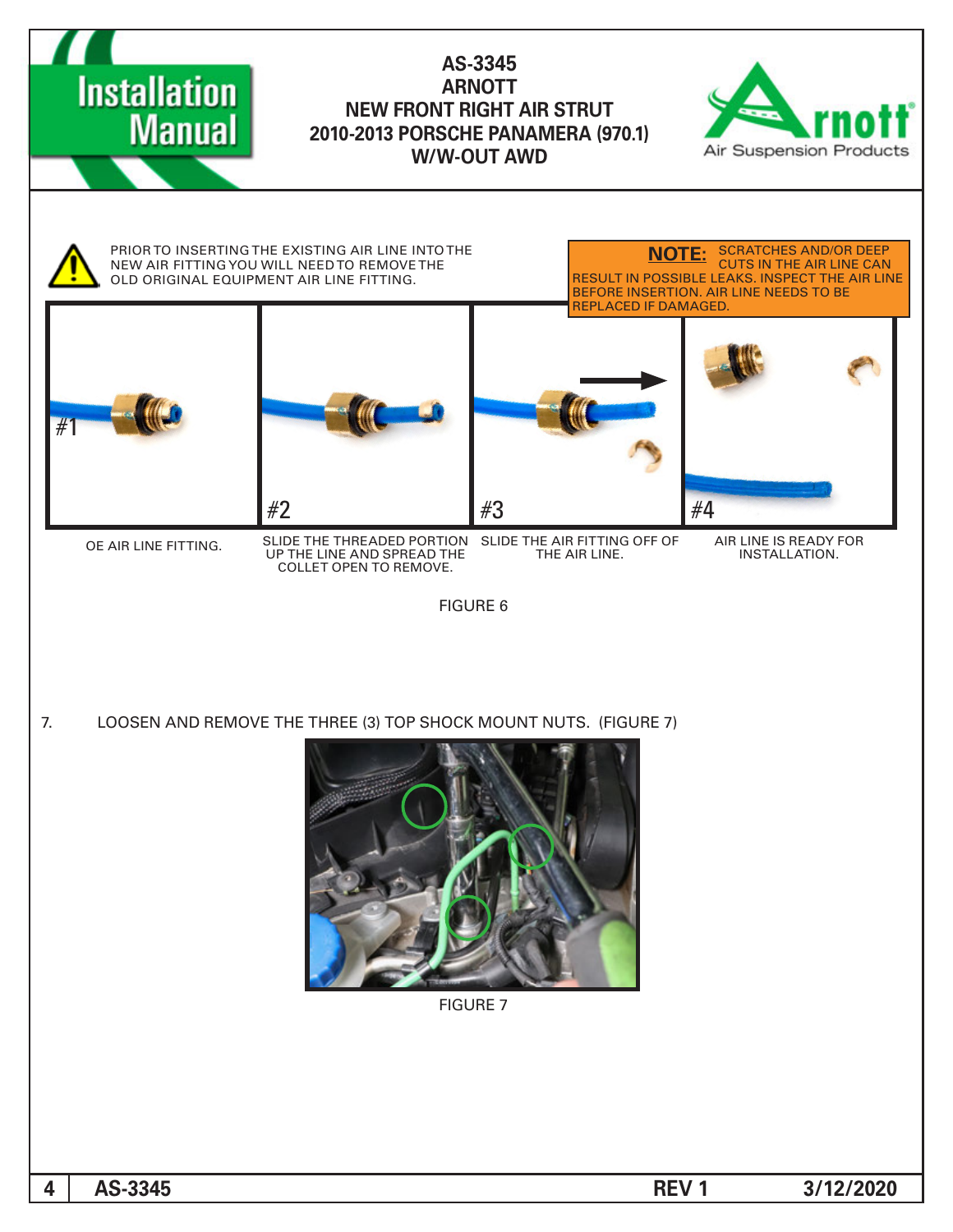



8. DISCONNECT THE WHEEL SPEED SENSOR. (FIGURE 8)



8 FIGURE

9. DETACH THE WHEEL SPEED SENSOR WIRES FROM THEIR RETENTION BRACKETS. (FIGURES 9, 10, 11)





FIGURE 9 FIGURE 10



**FIGURE 11**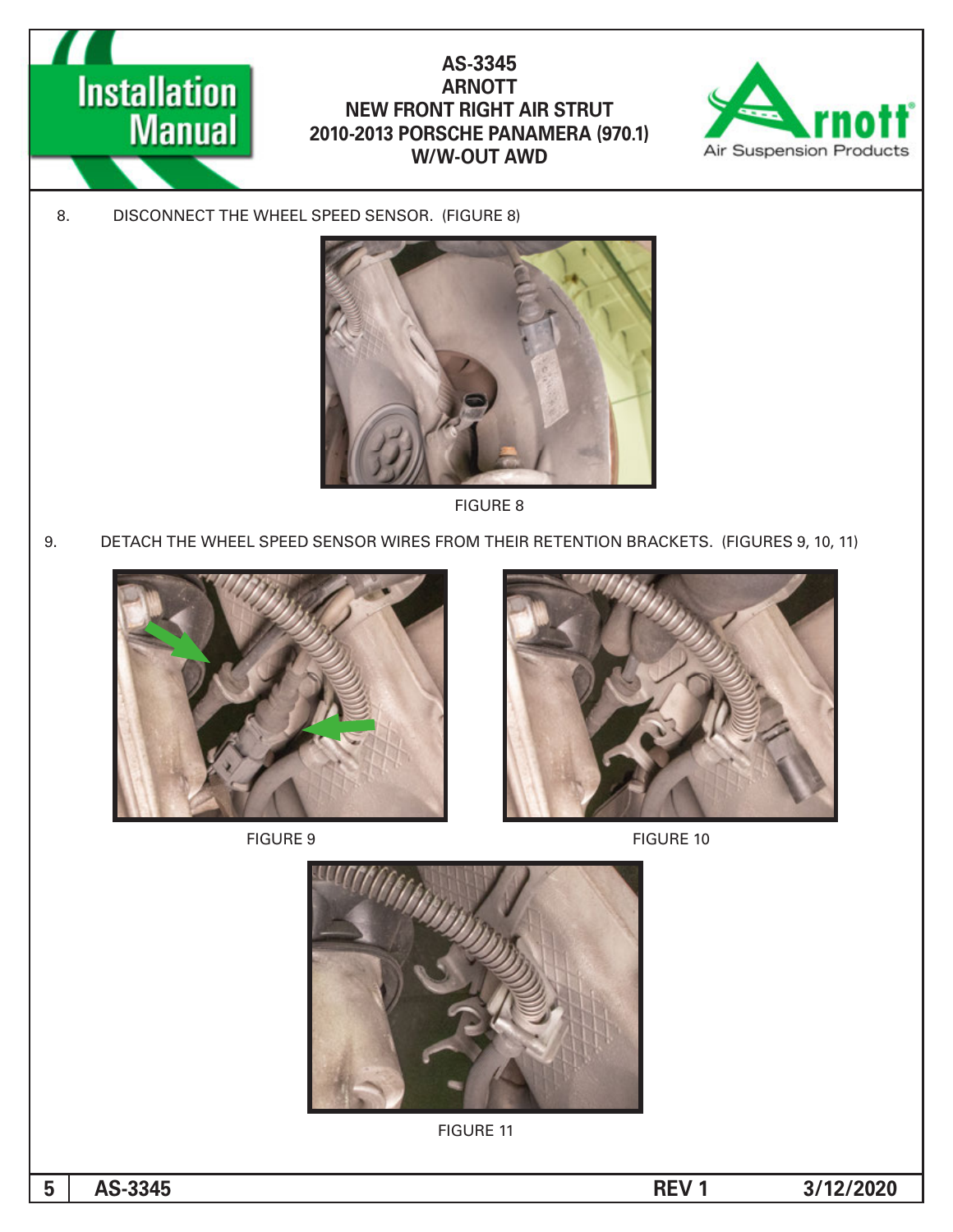



**FIGURE 14** 

**3/12/2020 1 REV 1**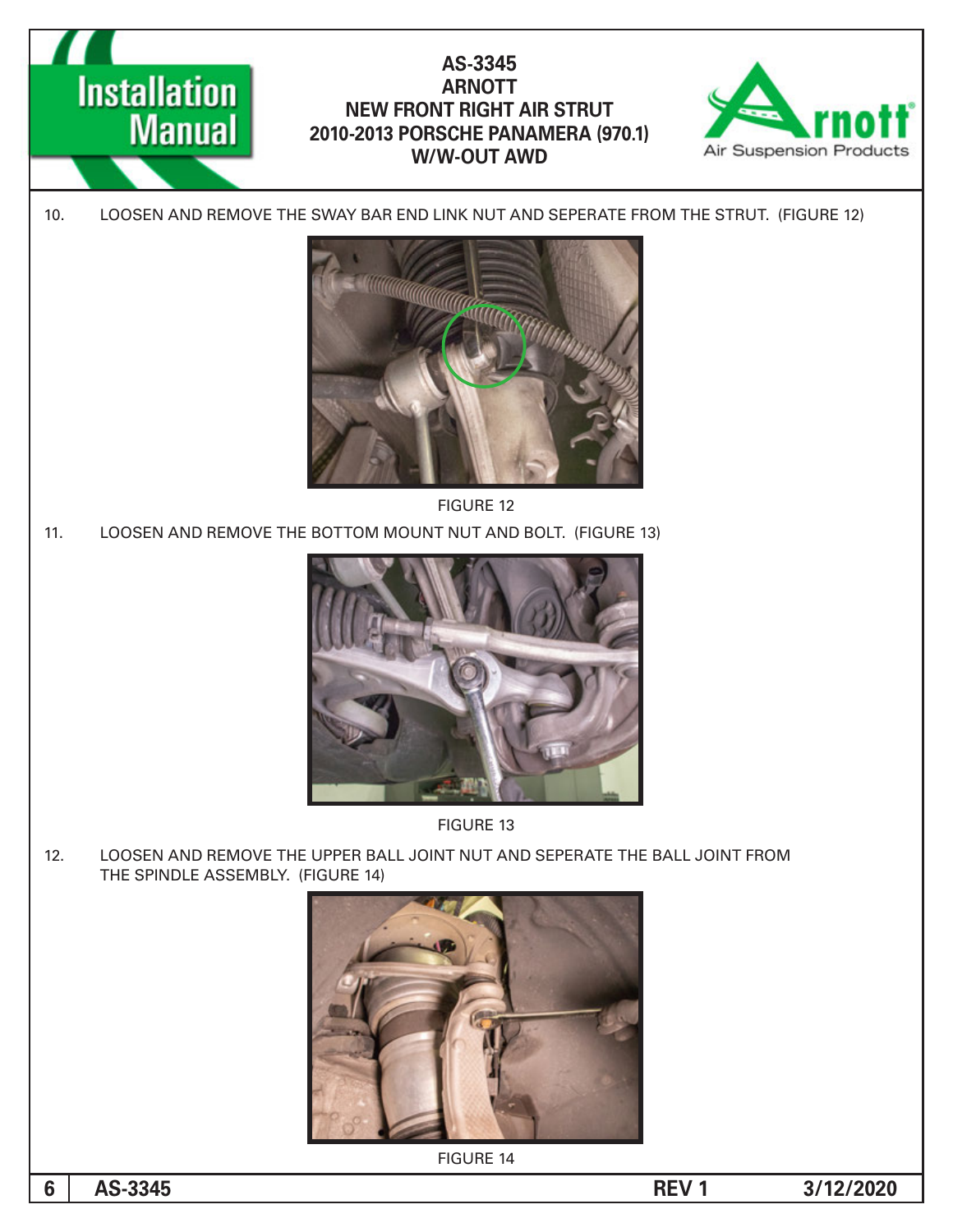



13. REMOVE THE AIR STRUT FROM THE VEHICLE. (FIGURE 15)



**FIGURE 15** 

14. REMOVAL COMPLETE.

| 7   AS-3345 | <b>REV<sub>1</sub></b> | 3/12/2020 |
|-------------|------------------------|-----------|
|             |                        |           |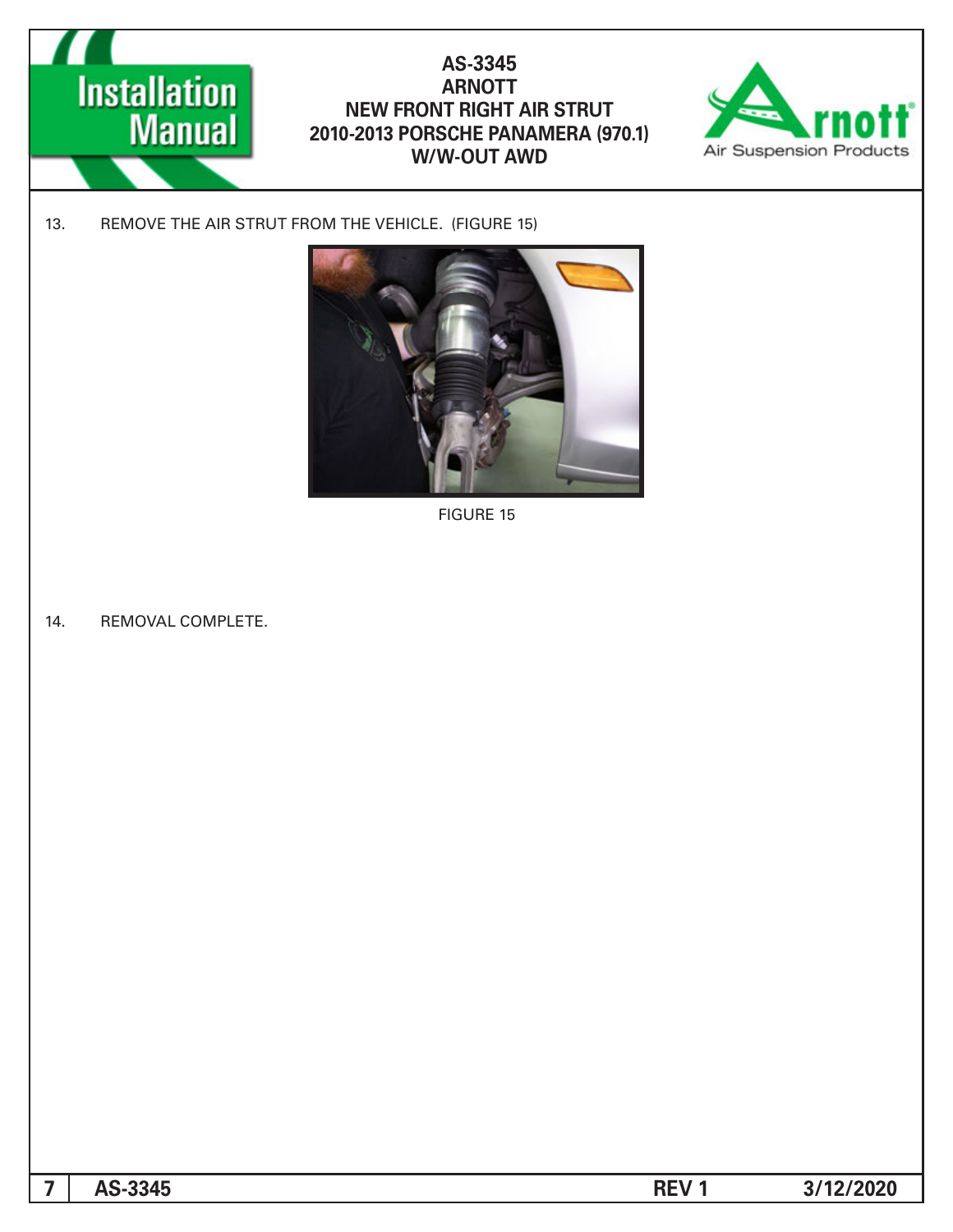## **Installation Manual**

#### AS-3345  **ARNOTT NEW FRONT RIGHT AIR STRUT 2010-2013 PORSCHE PANAMERA (970.1) W/W-OUT AWD**



#### **AIR STRUT INSTALLATION**



Tighten all nuts and bolts to manufacturer's specifications during the installation process.



Do not remove the air fitting from the air strut. Doing so may cause damage and/or void warranty. Remove the white shipping pin from the new air fitting and insert the air line until fully seated.

1. INSTALL THE NEW ARNOTT AIR STRUT INTO THE VEHICLE. (FIGURE 16)



**FIGURE 16** 

2. INSTALL THE BOTTOM MOUNTING BOLT AND NUT AND TIGHTEN TO MANUFACTURER'S SPECIFICATIONS. (FIGURES 17, 18)





FIGURE 17 FIGURE 18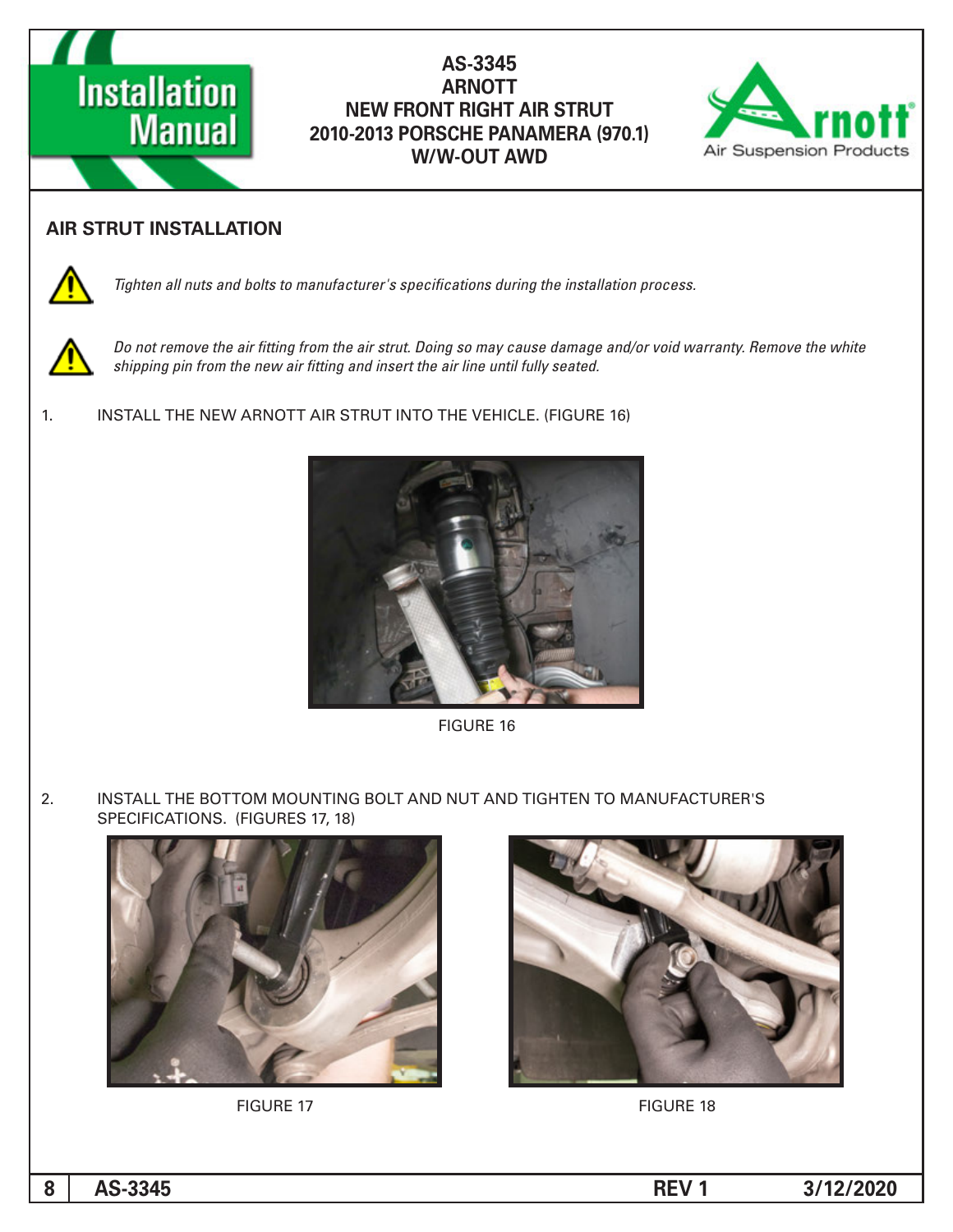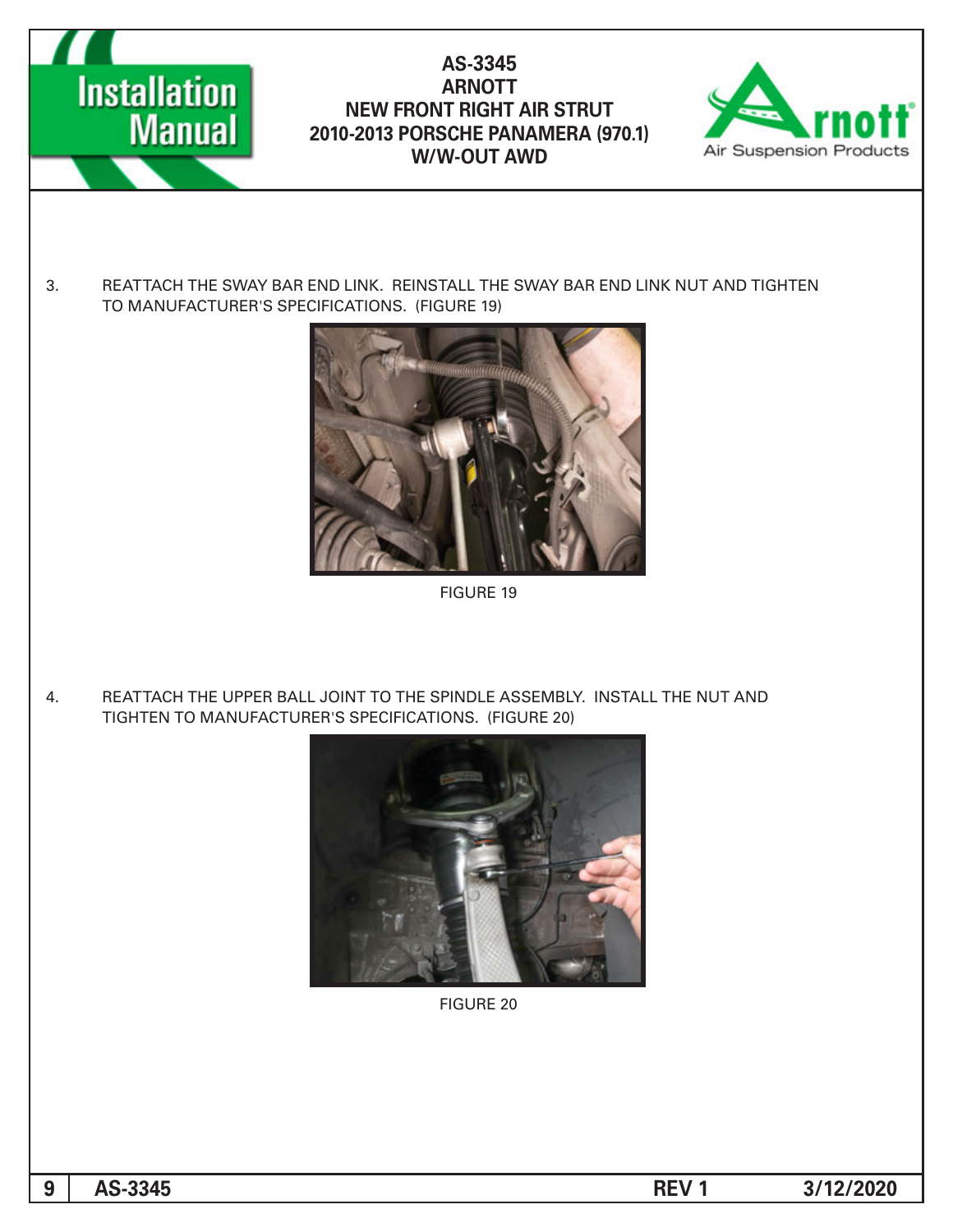



5. REINSTALL THE TOP SHOCK MOUNTING NUTS AND TIGHTEN TO MANUFACTURER'S SPECIFICATIONS. (FIGURE 21)



**FIGURE 21** 

6. REINSTALL THE AIR LINE. PRESS LINE IN UNTIL FULLY SEATED. (FIGURE 22)



22 FIGURE

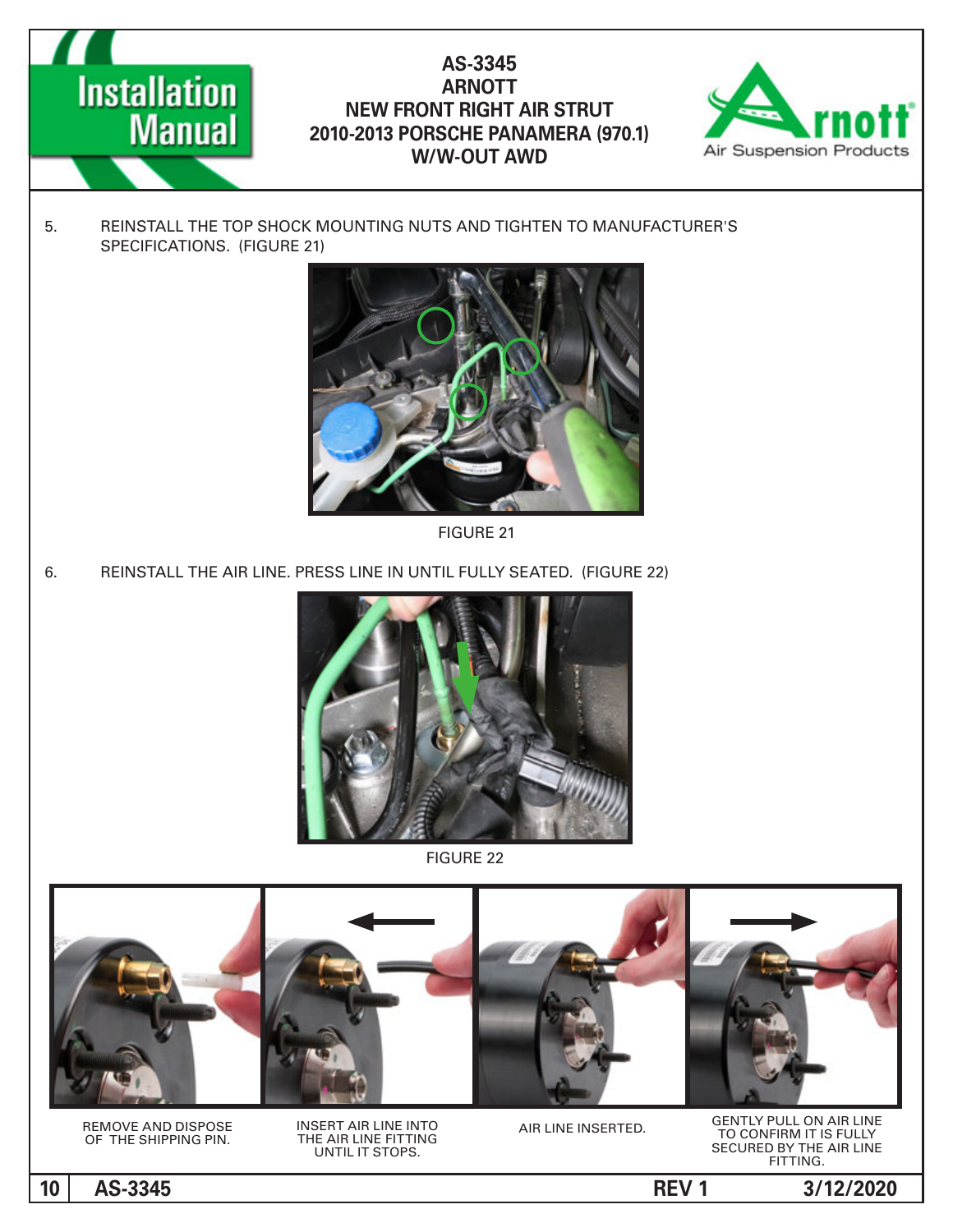



7. REINSTALL TOP ELECTRICAL PLUG, BEING CAREFUL TO APPROPRIATELY ORIENT THE ELECTRICAL CONNECTION TO ALIGN THE PINS. (FIGURE 23)



**FIGURE 23** 

8. REINSTALL THE STRUT CONNECTOR RETAINING CLIP. (FIGURE 24)



**FIGURE 24**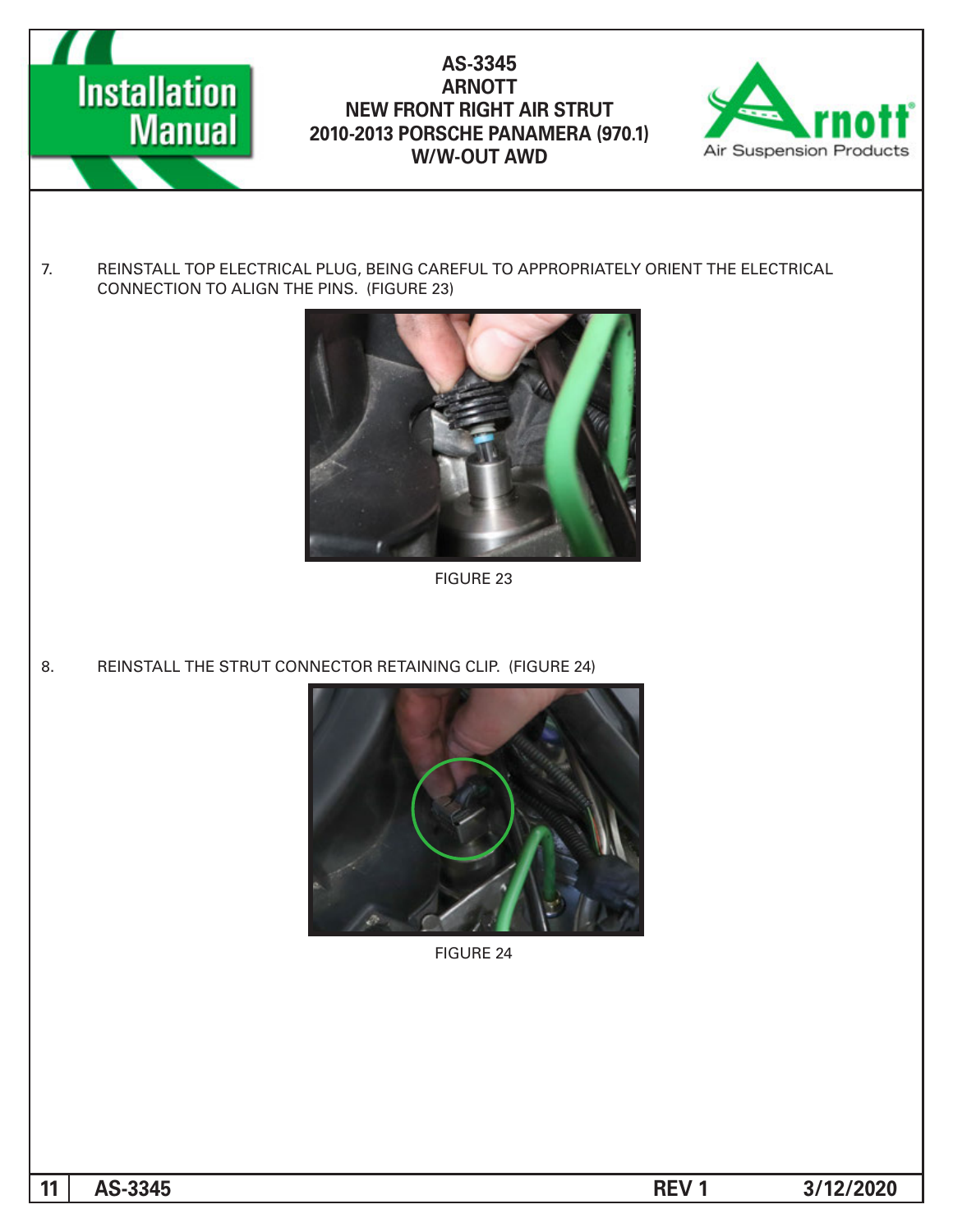



9. REATTACH THE WHEEL SPEED SENSOR WIRES TO THE MOUNTING BRACKETS. (FIGURES 25, 26, 27)



FIGURE 25 FIGURE 26





**FIGURE 27** 

10. RECONNECT THE WHEEL SPEED SENSOR. (FIGURE 28)



**FIGURE 28**